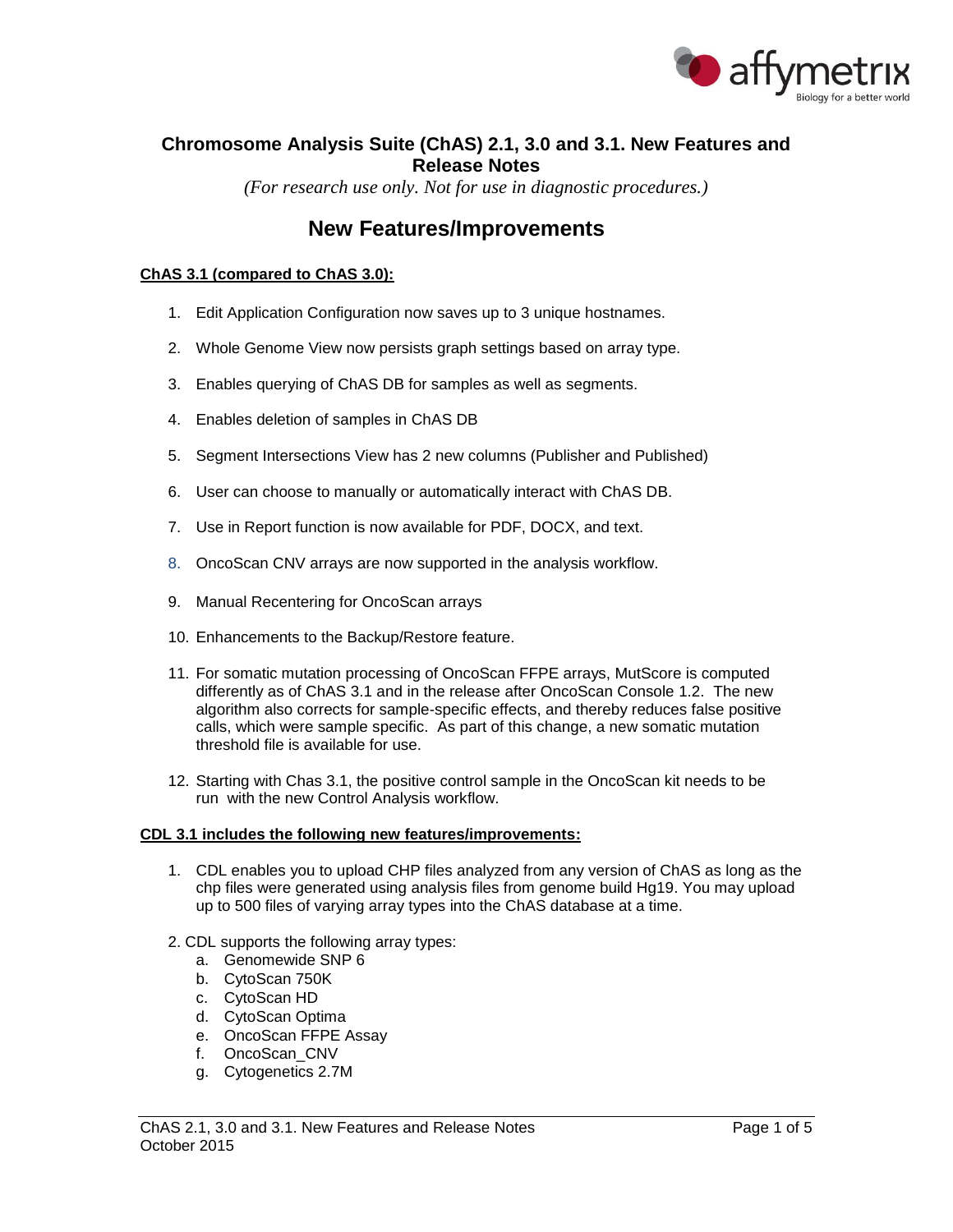

### **ChAS 3.0 (compared to ChAS 2.1)**

- 1. Addition of a database for storing and querying segment data for enhanced analysis. The database can be used locally by a single user or installed on a server/common workstation for multi-person use.
- 2. Histogram track displays contents of the database in the Detail View. In addition
- 3. A new Matching Segments view shows the current segments overlap of segments from the database.
- 4. Duo/Trio Mendelian Error check analysis for viewing sample relatedness and identifying chromosomes with higher Mendelian errors rates.
- 5. OncoScan CEL to OSCHP file analysis.
- 6. Copy Number Expression Overlap Report allows users to view their expression data analyzed in TAC 3.0 with copy number data in the same table and graphical view.
- 7. Sample Level annotation has been added to CHP files.
- 8. Automatic Dynamic Ranges can now be assigned to the Y axis of the Detail View graph.
- 9. Enhanced flexible in Reporting including: exporting in MS Word .docx format, paragraph style for the Segment Table, automatic report filename generation, and quick export button for all graphs and tables.
- 10. Normal Diploid Normalization Workflow for CytoScan arrays.
- 11. Addition of an Inheritance column for segment annotation.
- 12. New NetAffx Genomic Annotation File NA33.1 containing updated content from DGV, OMIM, and RefSeq. The genomic locations are from Hg19 and are the same as in NA32.3 and NA33.

### **ChAS 2.1 (compared to ChAS 2.0):**

- 1. Whole Genome View.
- 2. OncoScan OSCHP file visualization including somatic mutation calls.
- 3. Auto-Dots graph type enables the transition from points to big dots graph type based on user-defined region.
- 4. New Analysis and Visualization Library files (NA33) for CytoScan arrays. Allows for simultaneous viewing of OncoScan and Cytoscan files.
- 5. Automatic Autosome Percentage LOH calculation based on user defined LOH filter setting.
- 6. New Column in Segment Table (Full Location) containing genomic coordinate in 1 column for ease of use in external websites.
- 7. Updates to the Analysis Workflow including export of probe level data for the entire sample.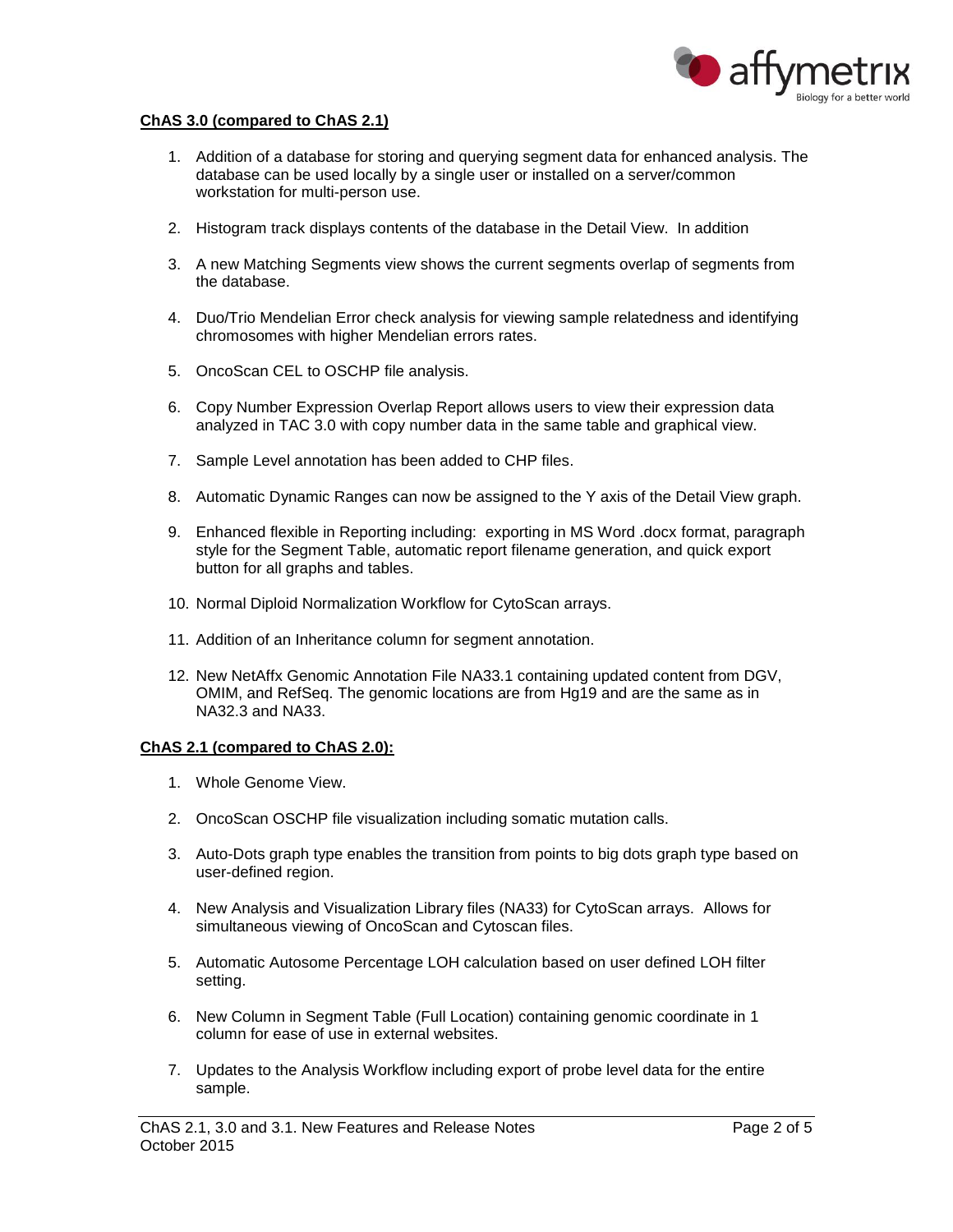

- 8. New library file folder location outside any hidden folders.
- 9. Y axis coordinates no longer have fixed boundaries.
- 10. Median log2 data values calculated for each CN Segment in both the Segments table and mouse over.
- 11. Disabled mosaic segment calls for the Y chromosome.

# **Changes/Updates**

### **ChAS 3.1 (compared to ChAS 3.0):**

- 1. ChAS 3.1 supports NetAffx version NA33 files for generation of CYCHP and OSCHP files for CytoScan and OncoScan arrays. There is no support for NA 32.3.
- 2. For Somatic Mutations to be displayed for OSCHP files, NA33 copy number annotation files and NA33.1 somatic mutations annotation files need to be downloaded.
- 3. ChAS 3.1 will install both ChAS 3.1 and CDL 3.1 applications.
- 4. ChAS 3.1 will upgrade from ChAS 2.0 and higher.
- 5. If a version of ChAS 1.x or earlier is installed, ChAS 3.1 does not support upgrading from these versions. Use the "Add/Remove Program" feature of the Windows operating system to completely uninstall the current version of ChAS and then re-run the ChAS 3.1 installer.
- 6. For all upgrades from ChAS 2.0 and higher, the ChAS 3.1 installer will automatically archive all previous ChAS analysis files into an archive folder in the ChAS library folder under C:\Affymetrix\ChAS\Library\Archived\_ChAS\_Lib\_Files
- 7. After the installation/upgrade you need to download the latest library files from NetAffx from within ChAS for NA33 annotation files, or copy the contents of the Analysis Files folder file from the zip package available on the website.
- 8. The Allele Peaks calculation is now called Allele Difference for Cytoscan arrays.
- 9. ChAS 3.0/ChAS 3.1 uses a higher precision calculation algorithm that might result in small numerical differences when compared to previous versions of ChAS. The changes in results are smaller than those seen in technical replicates run through the same version of ChAS. For further details, please contact [support@affymetrix.com](mailto:support@affymetrix.com)
- 10. ChAS 3.1 has an additional algorithm enhancement for CytoScan arrays that helps reduce the number of small false positive segments.
- 11. The menu item Reports has been changed to Exports. The functionality remains the same

#### **ChAS Database Loader (CDL) 3.1 (compared to CDL previous version):**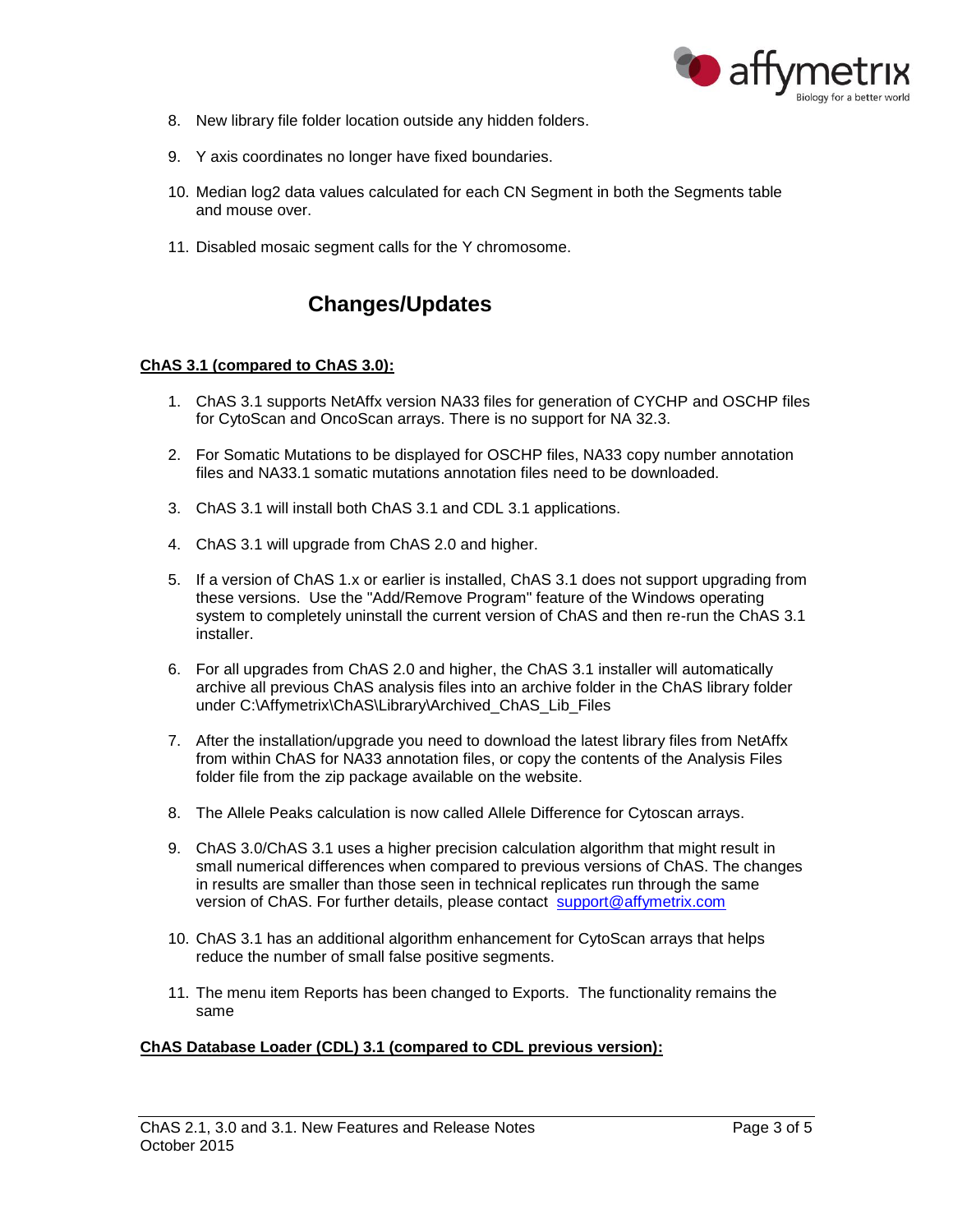

- 1. CDL 3.1 supports the publishing of segments/annotations from the following array types: GenomeWideSNP 6.0, CytoScan Optima, CytoScan 750K, CytoScan HD, OncoScan FFPE Assay, OncoScan\_CNV, and Cytogenetics 2.7M.
- 2. CDL 3.1 supports publishing of chp files analyzed using Hg19 library files only. Chp files analyzed using Hg18 library files (NetAffx version NA30 or lower) will not be published and should be reanalyzed using Hg19 library files.
- 3. File Level annotations (Sample Type, Phenotype, Interpretation, and Sample ID) can be appended to the chp file using a text tab delimited file.
- 4. Annotations (i.e. Call, Interpretation) and Parameter Settings (i.e. smoothing and joining) in the chpcar file will supersede those in the text file
- 5. The CDL application is now included as part of the ChAS 3.1 installer.

### **ChAS 3.0 (Compared to ChAS 2.1):**

- 1. ChAS 3.0 supports NetAffx version NA33 files for generation of CYCHP and OSCHP files for CytoScan and OncoScan arrays. There is no support for NA 32.3.
- 2. For Somatic Mutations to be displayed for OSCHP files, NA33 copy number annotation files and NA33.1 somatic mutations annotation files need to be downloaded.
- 3. ChAS 3.0 will upgrade from ChAS 2.0 and higher.
- 4. If a version of ChAS 1.x or earlier is installed, ChAS 3.0 does not support upgrading from these versions. Use the "Add/Remove Program" feature of the Windows operating system to completely uninstall the current version of ChAS and then re-run the ChAS 3.0 installer.
- 5. For all upgrades from ChAS 2.0 and higher, the ChAS 3.0 installer will automatically archive all previous ChAS analysis files into an archive folder in the ChAS library folder under C:\Affymetrix\ChAS\Library\Archived\_ChAS\_Lib\_Files
- 6. After the installation/upgrade you must download the latest library files from NetAffx within ChAS for NA33 annotation files, or copy the contents of the Analysis Files folder file from the zip package.
- 7. The Allele Peaks calculation is now called Allele Difference for Cytoscan arrays.
- 8. ChAS 3.0 uses a higher precision calculation algorithm that might result in small numerical differences when compared to previous versions of ChAS. The changes in results are smaller than those seen in technical replicates run through the same version of ChAS. For further details, please contact [support@affymetrix.com](mailto:support@affymetrix.com)

### **ChAS 2.1 (compared to ChAS 2.0):**

- 1. ChAS 2.1 supports NetAffx version NA32.3 files for generation of CYCHP files for CytoScan arrays.
- 2. ChAS 2.1 supports NetAffx version NA33 to simultaneously view OncoScan and CytoScan array data.